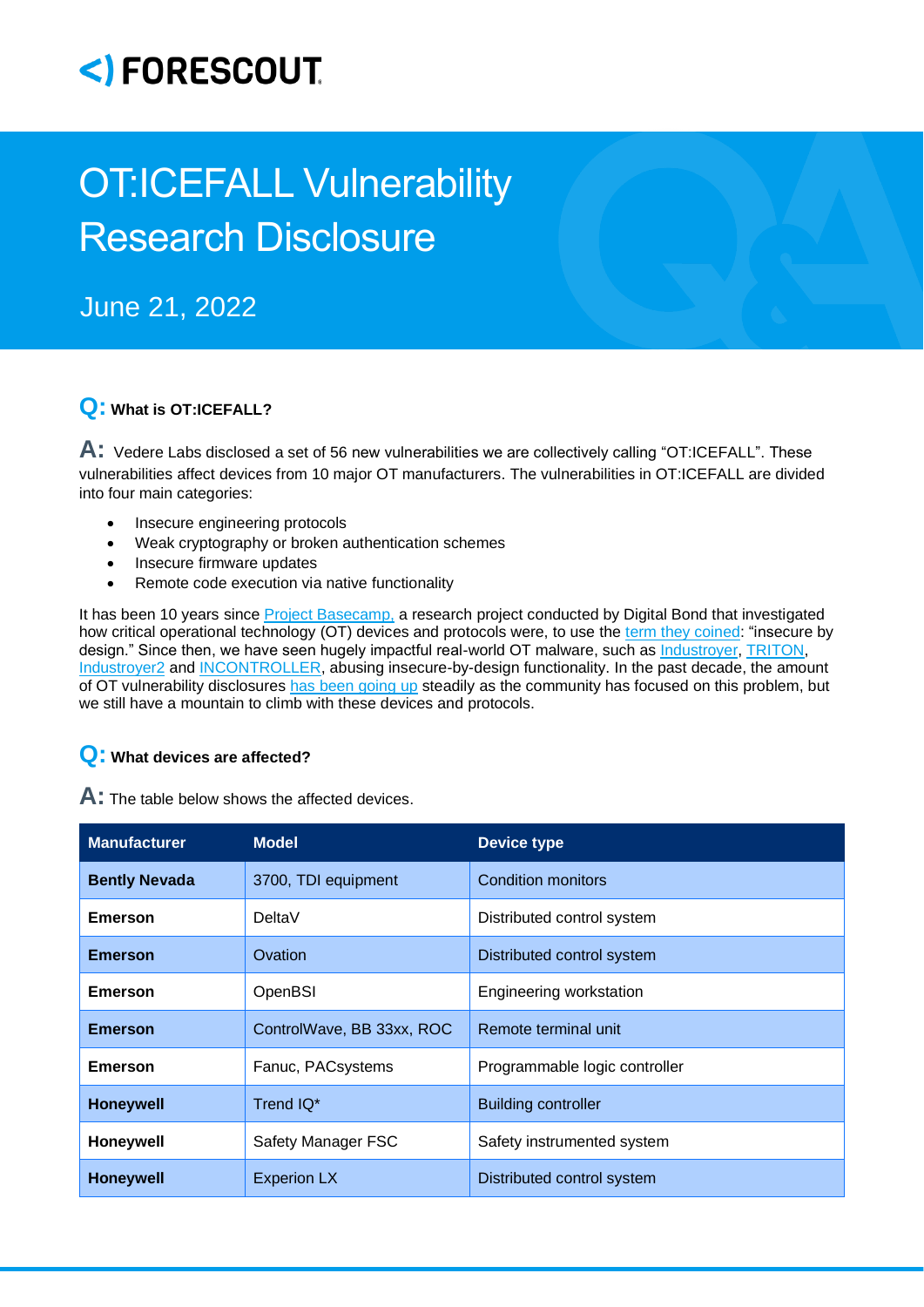| Honeywell              | ControlEdge                 | Remote terminal unit                                    |
|------------------------|-----------------------------|---------------------------------------------------------|
| <b>Honeywell</b>       | Saia Burgess PCD            | Programmable logic controller                           |
| <b>JTEKT</b>           | Toyopuc                     | Programmable logic controller                           |
| <b>Motorola</b>        | MOSCAD, ACE IP gateway      | Remote terminal unit                                    |
| <b>Motorola</b>        | <b>MDLC</b>                 | Protocol                                                |
| <b>Motorola</b>        | ACE1000                     | Remote terminal unit                                    |
| <b>Motorola</b>        | <b>MOSCAD Toolbox STS</b>   | Engineering workstation                                 |
| Omron                  | SYSMAC Cx series, Nx series | Programmable logic controller                           |
| <b>Phoenix Contact</b> | ProConOS                    | Logic runtime                                           |
| <b>Siemens</b>         | WinCC OA                    | <b>Supervisory Control and Data Acquisition (SCADA)</b> |
| Yokogawa               | <b>STARDOM</b>              | Programmable logic controller                           |

#### **Q: What is the impact of the vulnerabilities?**

A: Although the impact of each vulnerability is highly dependent on the functionality each device offers, vulnerabilities fall under the following categories:

- **Remote code execution (RCE)**: Allows an attacker to execute arbitrary code on the impacted device, but the code may be executed in different specialized processors and different contexts within a processor, so an RCE does not always mean full control of a device. This is usually achieved via insecure firmware/logic update functions that allow the attacker to supply arbitrary code.
- **Denial of service (DoS)**: Allows an attacker to either take a device completely offline or to prevent access to some function.
- **File/firmware/configuration manipulation**: Allows an attacker to change important aspects of a device, such as files stored within it, the firmware running on it or its specific configurations. This is usually achieved via critical functions lacking the proper authentication/authorization or integrity checking that would prevent attackers from tampering with the device.
- **Compromise of credentials**: Allows an attacker to obtain credentials to device functions, usually either because they are stored or transmitted insecurely.
- **Authentication bypass**: Allows an attacker to bypass existing authentication functions and invoke desired functionality on the target device.

Abusing these types of insecure by design, native capabilities of OT equipment is the preferred modus operandi of real-world industrial control system (ICS) attackers (e.g., [Industroyer2](https://www.welivesecurity.com/2022/04/12/industroyer2-industroyer-reloaded/) and [INCONTROLLER\)](https://www.cisa.gov/uscert/ncas/alerts/aa22-103a).

We were able to see more than 5,000 of the affected devices exposed online via Shodan. Most of these are Saia Burgess and OMRON controllers or devices running the ProConOS runtime. We also queried Device Cloud for the vulnerable devices and found close to 30,000 results. The figure below shows the sectors in which the affected devices are most popular. Manufacturing is at the top, with almost one-third of observed devices. After that, we see healthcare, retail and government primarily because of the presence of building automation controllers, since these are industries with many large facilities. We see only a small presence in the OT-intensive oil and gas and utilities sectors, but that is likely because many of those types of customers do not share device information with Forescout's Device Cloud.

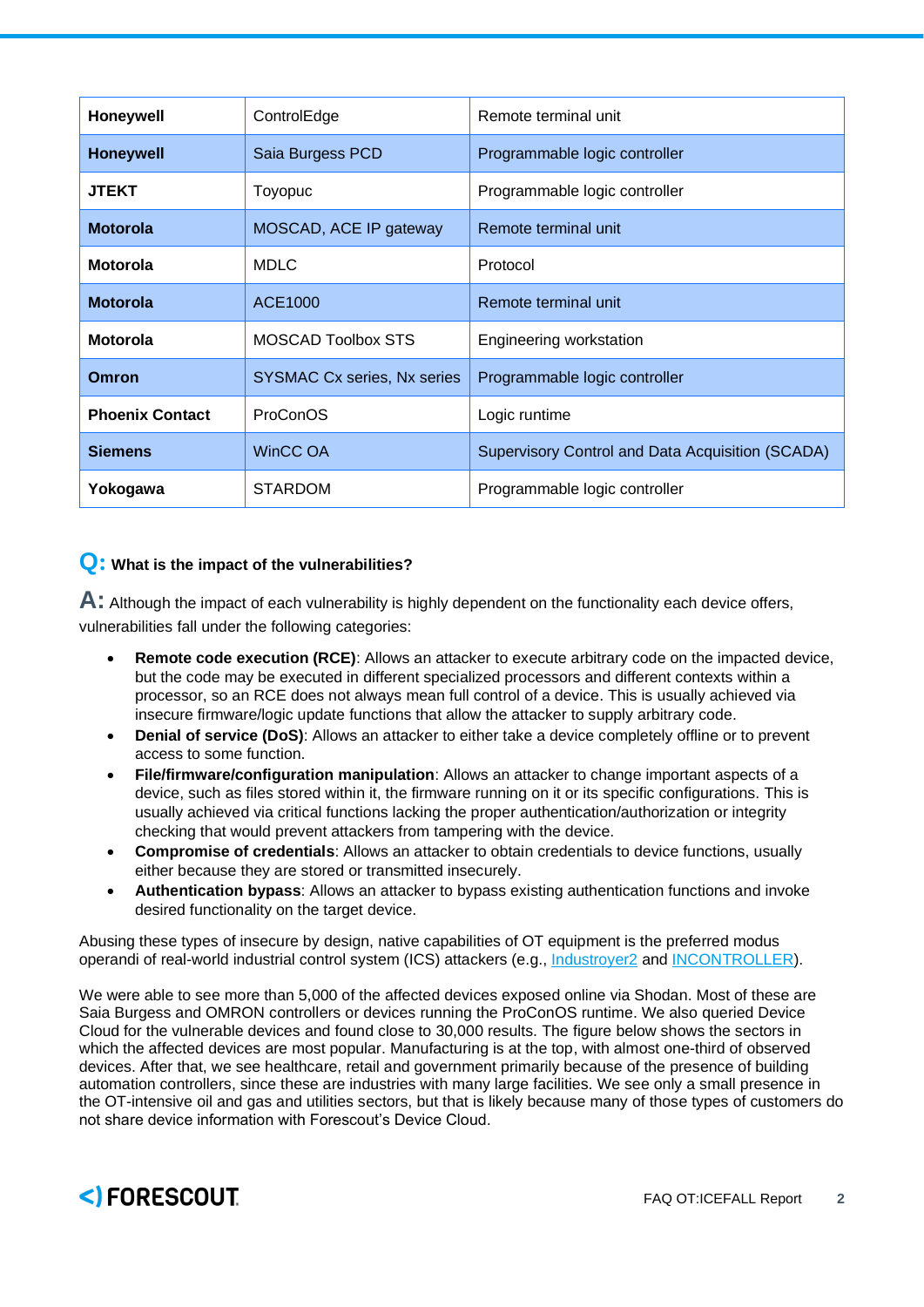

#### **Q: Where can I find the full OT:ICEFALL report?**

**A:** The report is available here: <https://forescout.com/resources/ot-icefall-report/>

#### **Q: How are affected vendors being notified?**

**A:** All affected vendors have been contacted by Forescout and CISA before the disclosure and have had the time to prepare their response.

#### **Q: What can organizations do to mitigate the risk from these vulnerabilities?**

**A:** Complete protection against OT:ICEFALL requires that vendors address these fundamental issues with changes in device firmware and supported protocols and that asset owners apply the changes (patches) in their own networks.

Realistically, that process will take a very long time. In addition to network monitoring, mitigations for OT:ICEFALL include isolating OT/ICS networks from corporate networks and the internet, limiting network connections to only specifically allowed engineering workstations and focusing on consequence reduction where possible. Below, we briefly discuss the most important [mitigation strategies](https://www.forescout.com/resources/ics-solution-brief/) for asset owners:

- **Discover and inventory vulnerable devices**. Network visibility solutions enable discovery of vulnerable devices in the network and apply proper control and mitigation actions.
- **Enforce segmentation controls and proper network hygiene** to mitigate the risk from vulnerable devices. Restrict external communication paths and isolate or contain vulnerable devices in zones as a mitigating control if they cannot be patched or until they can be patched.
- **Monitor progressive patches released by affected device vendors** and devise a remediation plan for your vulnerable asset inventory, balancing business risk and business continuity requirements.
- **Monitor all [network traffic](https://www.forescout.com/resources/monitoring-industrial-control-systems-to-improve-operations-and-security/) for malicious packets** that try to exploit insecure-by-design functionality. You should block anomalous traffic or at least alert its presence to network operators.

Further general recommended mitigation is available on CISA's [Shields Up](https://www.cisa.gov/shields-up) initiative that includes the publication [Securing Industrial Control Systems](https://www.cisa.gov/publication/securing-industrial-control-systems) and list of [recommended practices.](https://www.cisa.gov/uscert/ics/Recommended-Practices) Specific mitigation for each vulnerable device will be provided by the respective vendors.